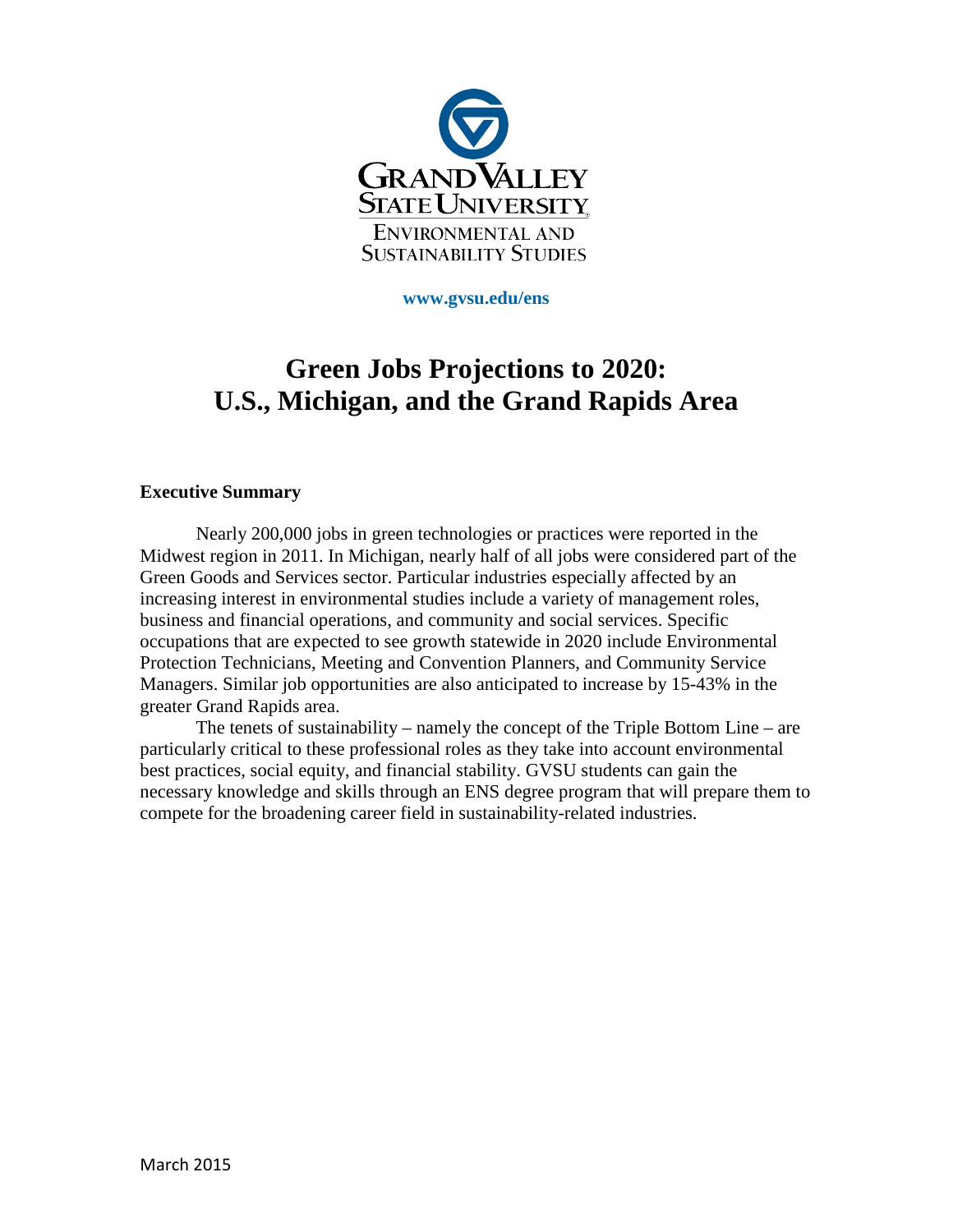| <b>Industries</b>                          | <b>Occupations</b>                                 |
|--------------------------------------------|----------------------------------------------------|
| <b>Green Goods and Services</b>            | <b>Chief Responsibility Officer</b>                |
| <b>Alternative and Renewable Energy</b>    | <b>Chief Sustainability Officer</b>                |
| Energy Efficiency                          | Senior Vice President of Sustainability            |
| <b>Pollution Prevention</b>                | <b>Sustainability Director</b>                     |
| <b>Waste Management</b>                    | <b>Sustainability Manager</b>                      |
| <b>Green House Gas Reduction</b>           | <b>Sustainability Analyst</b>                      |
| <b>Climate Change Mitigation</b>           | <b>Sustainability Specialist</b>                   |
| <b>Natural Resources</b>                   | <b>Energy Manager</b>                              |
| <b>Environmental Compliance</b>            | <b>Environmental Engineer</b>                      |
| <b>Environmental Education</b>             | <b>Environmental Planner</b>                       |
| Eco-tourism                                | <b>Industrial Hygienist</b>                        |
| <b>Sustainable Procurement</b>             | <b>Sustainability Coordinator</b>                  |
| <b>Sustainable Supply Chain Management</b> | <b>Safety Specialist</b>                           |
| Urban and Neighborhood Revitalization      | <b>Safety Coordinator</b>                          |
| <b>Sustainability Reporting</b>            | <b>Environmental Scientist</b>                     |
| Sustainable Agriculture                    | <b>Safety Manager</b>                              |
| <b>Sustainable Construction and Design</b> | <b>Facilities Manager</b>                          |
| <b>Conservation and Stewardship</b>        | <b>Energy Analyst</b>                              |
|                                            | Biologist                                          |
|                                            | <b>Safety Officer</b>                              |
|                                            | <b>EHS</b> Manager                                 |
|                                            | <b>Sales Specialist</b>                            |
|                                            | <b>Account Manager</b>                             |
|                                            | Economist                                          |
|                                            | <b>Financial Analyst</b>                           |
|                                            | <b>Production Manager</b>                          |
|                                            | <b>Environmental Officer</b>                       |
|                                            | <b>Plant Manager</b>                               |
|                                            | <b>Business Analyst</b>                            |
|                                            | <b>Assistant Manager</b>                           |
|                                            | Project Manager                                    |
|                                            | <b>Security Manager</b>                            |
|                                            | Policy Analyst                                     |
|                                            | <b>Environmental Lawyer</b>                        |
|                                            | <b>Sustainability Engineer</b>                     |
|                                            | Healthcare Sustainability Specialist               |
|                                            | <b>Environmental Sustainability Senior Analyst</b> |
|                                            | <b>Environmental and Sustainability Manager</b>    |
|                                            | Senior Technical Services Director                 |
|                                            | Director of Partnerships and Corporate             |
|                                            | Relations                                          |
|                                            | Hydrologist                                        |

**Sustainability-related Industries & Occupations** 

*Source: Norman Christopher, GVSU Office of Sustainability Practices*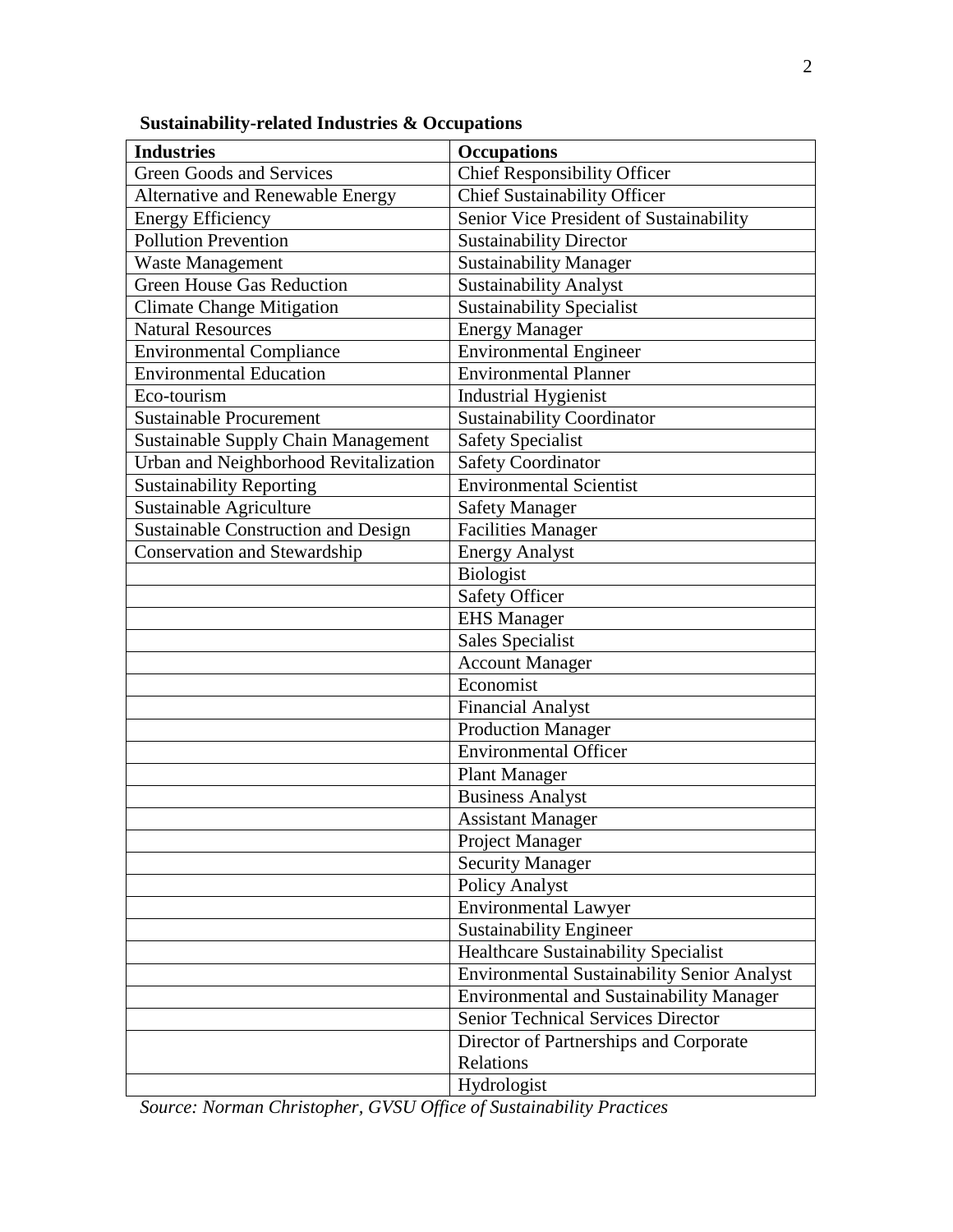#### **Green Technologies & Practices Employment**

The Green Technologies & Practices (GTP) survey is a special survey of business establishments designed to collect data on establishments' use of green technologies and practices and the occupations of workers who spend more than half of their time involved in GTP. About three-quarters of business establishments in the United States reported the use of at least one GTP in 2011.

In that same year, 198,200 GTP jobs were reported in the Midwest region (Indiana, Illinois, Iowa, Kansas, Michigan, Minnesota, Missouri, Nebraska, North Dakota, Ohio, South Dakota and Wisconsin). 76% of all Midwest establishments (businesses, organizations, operations, etc.) reported using at least one GTP.

| <b>Occupation Title</b>                       | <b>Employment</b> | <b>Annual Mean Wage</b> |
|-----------------------------------------------|-------------------|-------------------------|
| General & Operations Manager                  | 8,600             | \$85,630                |
| Administrative & Services Manager             | 4,100             | \$77,610                |
| <b>Industrial Production Manager</b>          | 800               | \$135,530               |
| Transportation, Storage & Distribution        | 1,100             | \$78,900                |
| Manager                                       |                   |                         |
| Medical & Health Services Manager             | 100               | \$128,280               |
| <b>Natural Sciences Manager</b>               | 1,400             | \$85,450                |
| All other Managers                            | 4,100             | \$103,630               |
| <b>Compliance Officer</b>                     | 3,800             | \$61,560                |
| <b>Management Analyst</b>                     | 300               | \$55,650                |
| <b>Conservation Scientist</b>                 | 2,400             | \$48,920                |
| Environmental Scientist & Specialist          | 7,200             | \$61,160                |
| Urban & Regional Planner                      | 900               | \$65,780                |
| Environmental Science & Protection            | 3,600             | \$47,450                |
| Technician                                    |                   |                         |
| Life, Physical & Social Science Technician    | 100               | \$57,560                |
| Arts, Design, Entertainment, Sports & Media   | 800               | \$62,620                |
| occupations                                   |                   |                         |
| Food Preparation & Serving Related            | 26,100            | \$22,750                |
| occupations                                   |                   |                         |
| First-Line Supervisor of Landscaping, Lawn    | 11,800            | \$44,160                |
| Service & Groundskeeping Workers              |                   |                         |
| Landscaping & Groundskeeping Worker           | 22,000            | \$29,980                |
| First-Line Supervisor of Retail Sales Workers | 3,500             | \$33,970                |
| First-Line Supervisor of Office &             | 9,700             | \$41,920                |
| <b>Administrative Support Workers</b>         |                   |                         |
| Farmworkers & Laborers - crop, nursery &      | 11,600            | \$21,630                |
| greenhouse                                    |                   |                         |
| First-Line Supervisor of Construction Trades  | 13,100            | \$52,800                |
| & Extraction Workers                          |                   |                         |

#### **GTP Employment in the U.S. 2011**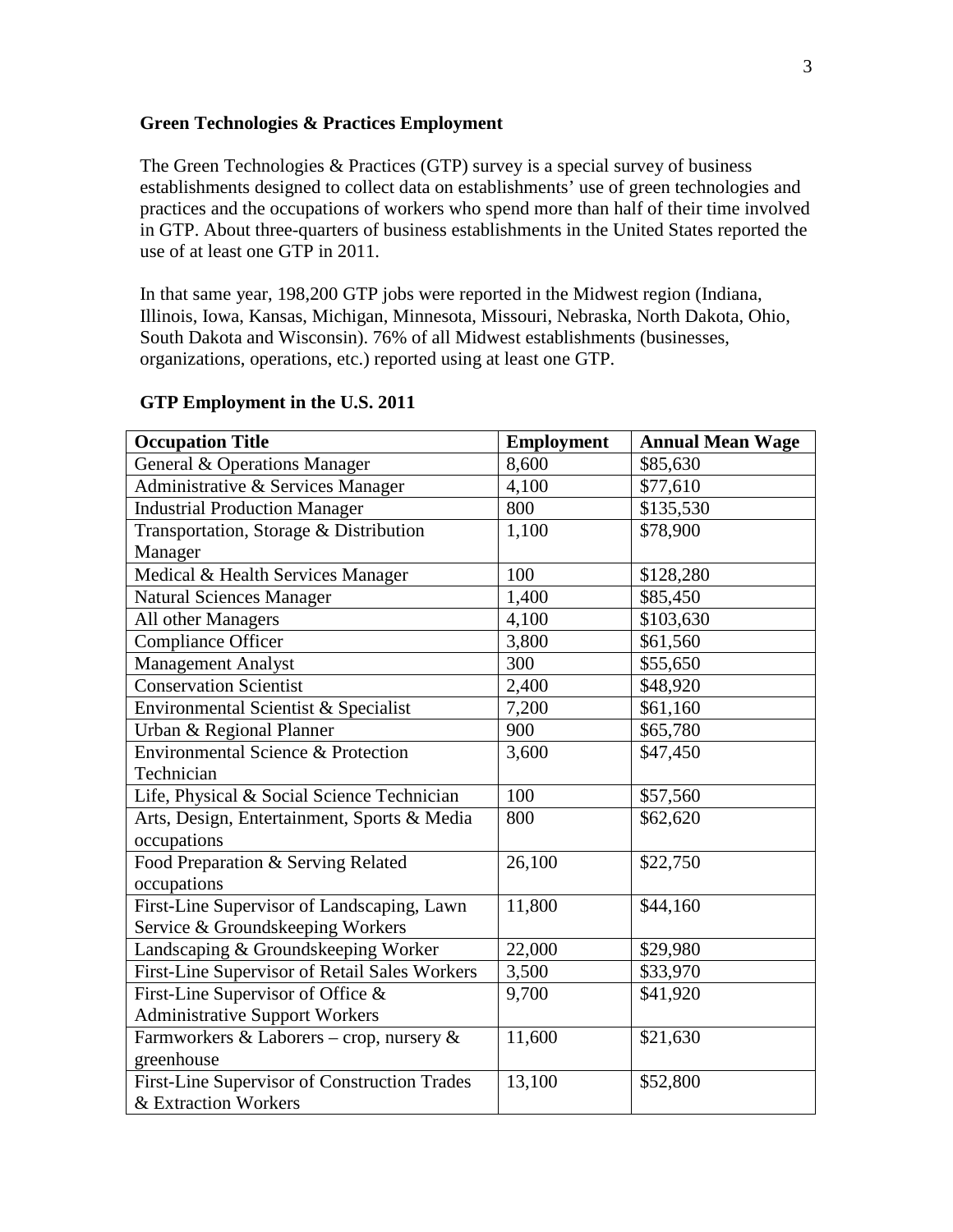| Construction & Building Inspector              | 400    | \$58,600 |
|------------------------------------------------|--------|----------|
| First-Line Supervisor of Mechanics, Installers | 10,000 | \$52,860 |
| & Repairers                                    |        |          |
| First-Line Supervisor of Production &          | 9,100  | \$47,700 |
| <b>Operating Workers</b>                       |        |          |
| <b>Power Plant Operators</b>                   | 1,600  | \$62,020 |
| First-Line Supervisor of Helpers, Laborers &   | 1,900  | \$47,360 |
| <b>Material Movers</b>                         |        |          |
| First-Line Supervisor of Transportation &      | 7,100  | \$42,860 |
| Material-Moving Machine & Vehicle              |        |          |
| <b>Operators</b>                               |        |          |

*Source: http://www.bls.gov/gtp/gtp\_t06.htm* 

Note: On March 1, 2013, sequestration went into affect as required by the Balanced Budget and Emergency Deficit Control Act. In order to protect core programs, the BLS will eliminate all "measuring green jobs" products, making the 2011 data the most recently available figures.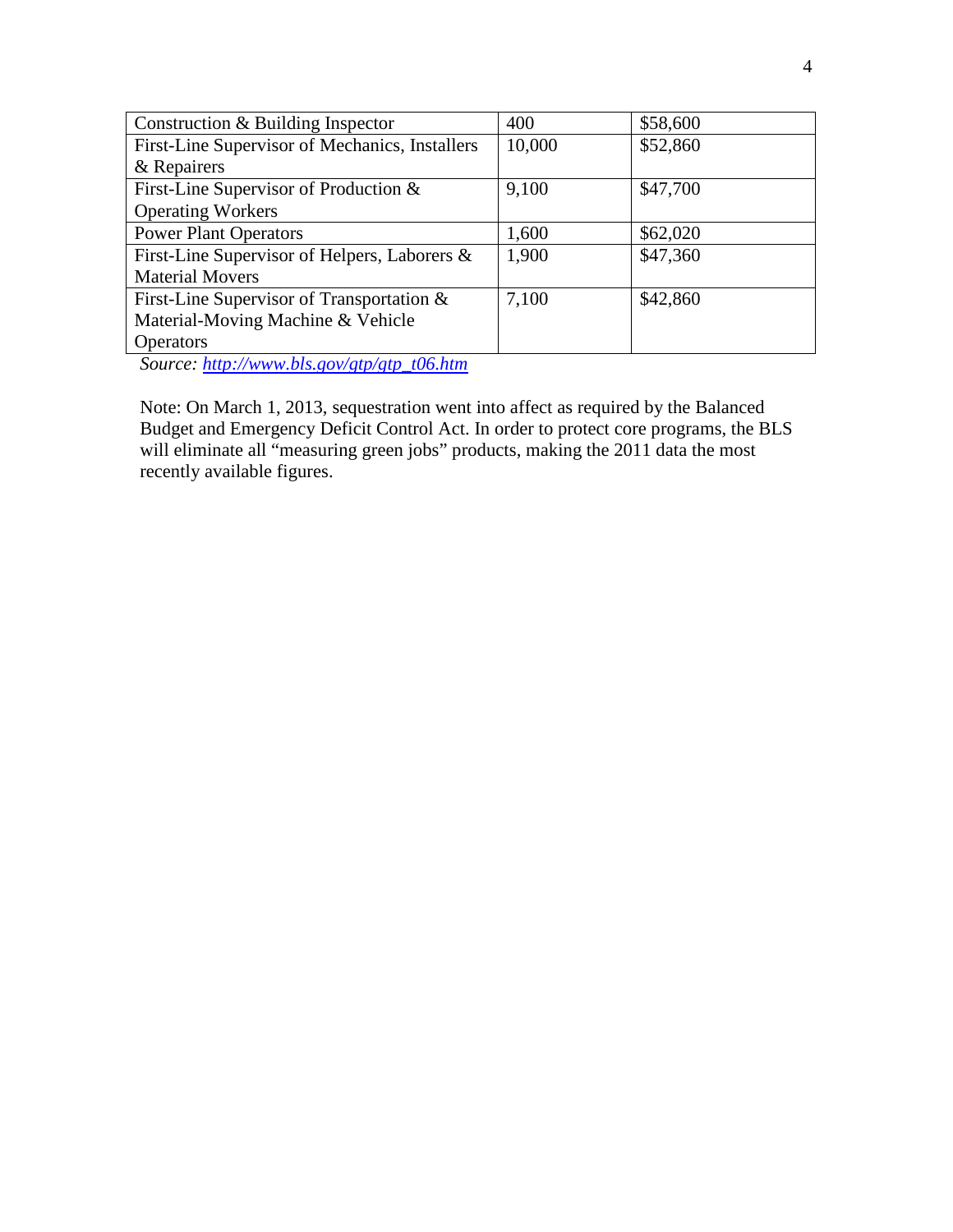#### **Green Goods and Services Employment**

The GGS program is a survey-based program, covering 120,000 business establishments, which provides a measure of national and State employment in industries that produce goods or provide services that benefit the environment or conserve natural resources (Bureau of Labor Statistics). GGS occupations fall into one or more of the following categories: energy from renewable sources; energy efficiency; pollution reduction and removal, greenhouse gas reduction, and recycling and reuse; natural resources conservation; and environmental compliance.

| <b>Industry</b>                                 | <b>Employment</b> | % of All Jobs |
|-------------------------------------------------|-------------------|---------------|
| <b>Natural Resources and Mining</b>             | 1,921             | 5.9           |
| <b>Utilities</b>                                | 1,575             | 8.2           |
| Construction                                    | 12,467            | 10            |
| Manufacturing                                   | 20,650            | 4.1           |
| Trade                                           | 6,389             | 1.1           |
| Transportation and Warehousing                  | 3,025             | 3.2           |
| Information                                     | 1,342             | 2.5           |
| Professional, Scientific and Technical Services | 7,723             | 3.3           |
| Management of Companies and Enterprises         | 2,121             | 4             |
| Administrative and Waste Services               | 9,924             | 3.7           |
| Other Services, except Public Administration    | 1,362             | 1.1           |
| <b>GGS Employment Among All Jobs</b>            | 47.1%             |               |

#### **GGS Employment in Michigan 2011**

*Source: Green Goods and Services (GGS) private sector employment by state and industry sector with over-the-year change, annual average, Bureau of Labor Statistics, http://www.bls.gov/web/ggqcew/ggqcew\_supple\_table6.pdf.* 

Notes:

- Industries with no data value: Financial Activities, Education and Health Services, and Leisure and Hospitality.
- Links to data on public sector employment were broken and unavailable.
- On March 1, 2013, sequestration went into affect as required by the Balanced Budget and Emergency Deficit Control Act. In order to protect core programs, the BLS will eliminate all "measuring green jobs" products, making the 2011 data the most recently available figures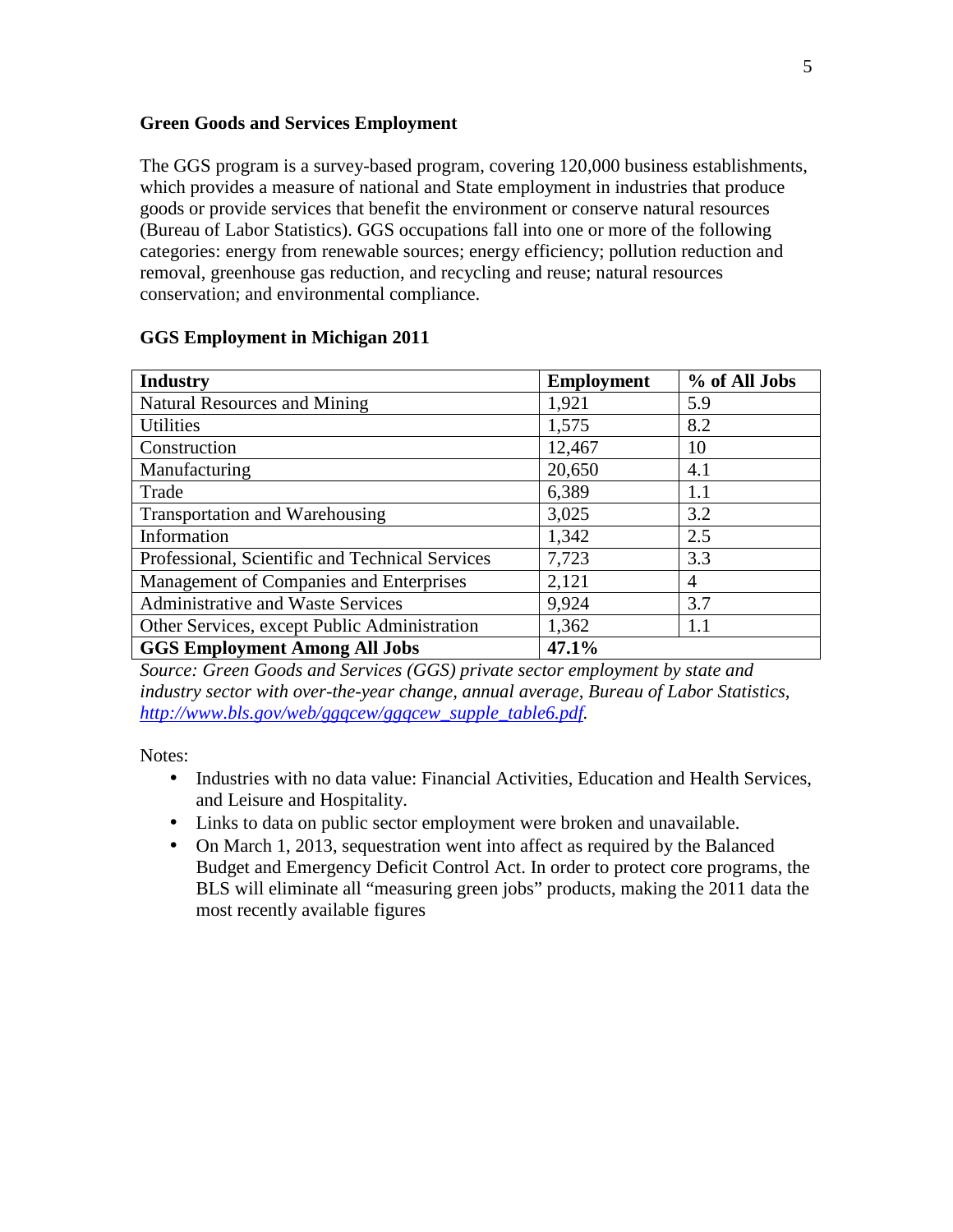### **Michigan Environmental Studies Related Job Prospects**

The Michigan Department of Technology, Management & Budget maintains statespecific labor market information, including employment trends, wages, industry details, and jobs in demand.

Occupations were selected based off Norman Christopher's list of sustainability-related positions and areas where Environmental Studies is known to be relevant.

| <b>Industry</b>                             | Occupation                                                      | <b>Employment</b><br>2010 | <b>Expected</b><br><b>Employment</b><br>2020 | <b>Percent</b><br>Growth |
|---------------------------------------------|-----------------------------------------------------------------|---------------------------|----------------------------------------------|--------------------------|
|                                             | <b>Industrial Production</b><br>Manager                         | 8,540                     | 9,280                                        | 8.6                      |
|                                             | <b>Purchasing Manager</b>                                       | 2,140                     | 2,230                                        | 4.4                      |
|                                             | Farmer, Rancher & other<br><b>Agricultural Manager</b>          | 124,590                   | 129,450                                      | 3.9                      |
|                                             | Natural Sciences Manager                                        | 480                       | 510                                          | 4.8                      |
| Management                                  | Social & Community<br>Service Manager                           | 4,040                     | 4,850                                        | 19.9                     |
|                                             | <b>Construction Manager</b>                                     | 7,450                     | 8,230                                        | 10.5                     |
|                                             | Food Service Manager                                            | 5,470                     | 5,180                                        | $-5.2$                   |
|                                             | <b>Lodging Manager</b>                                          | 840                       | 910                                          | 8                        |
|                                             | Medical & Health<br><b>Services Manager</b>                     | 10,150                    | 11,540                                       | 13.8                     |
|                                             | Transportation, Storage $\&$<br><b>Distribution Manager</b>     | 2,140                     | 2,230                                        | 4.1                      |
|                                             | Purchasing Agent &<br><b>Buyer of Farm Product</b>              | 290                       | 310                                          | 5.1                      |
|                                             | Purchasing Agent, except<br>Wholesale, Retail & Farm<br>Product | 11,160                    | 11,560                                       | 3.6                      |
| Business &<br>Financial                     | <b>Compliance Officer</b>                                       | 4,300                     | 4,790                                        | 11.3                     |
| Operations                                  | Meeting & Convention<br>Planner                                 | 1,540                     | 2,140                                        | 39.1                     |
|                                             | Wholesale & Retail<br>Buyers, except Farm<br>Product            | 1,770                     | 1,860                                        | 5.5                      |
|                                             | <b>Management Analyst</b>                                       | 10,680                    | 12,490                                       | 17                       |
| Life, Physical $&$<br><b>Social Science</b> | Food Scientist &<br>Technologist                                | 330                       | 340                                          | 3                        |
|                                             | <b>Conservation Scientist</b>                                   | 340                       | 360                                          | 8.1                      |
|                                             | Forester                                                        | 310                       | 320                                          | 1.3                      |
|                                             | <b>Environmental Scientist</b><br>& Specialist                  | 1,620                     | 1,820                                        | 12.4                     |
|                                             | <b>Survey Researcher</b>                                        | 900                       | 1,040                                        | 15.3                     |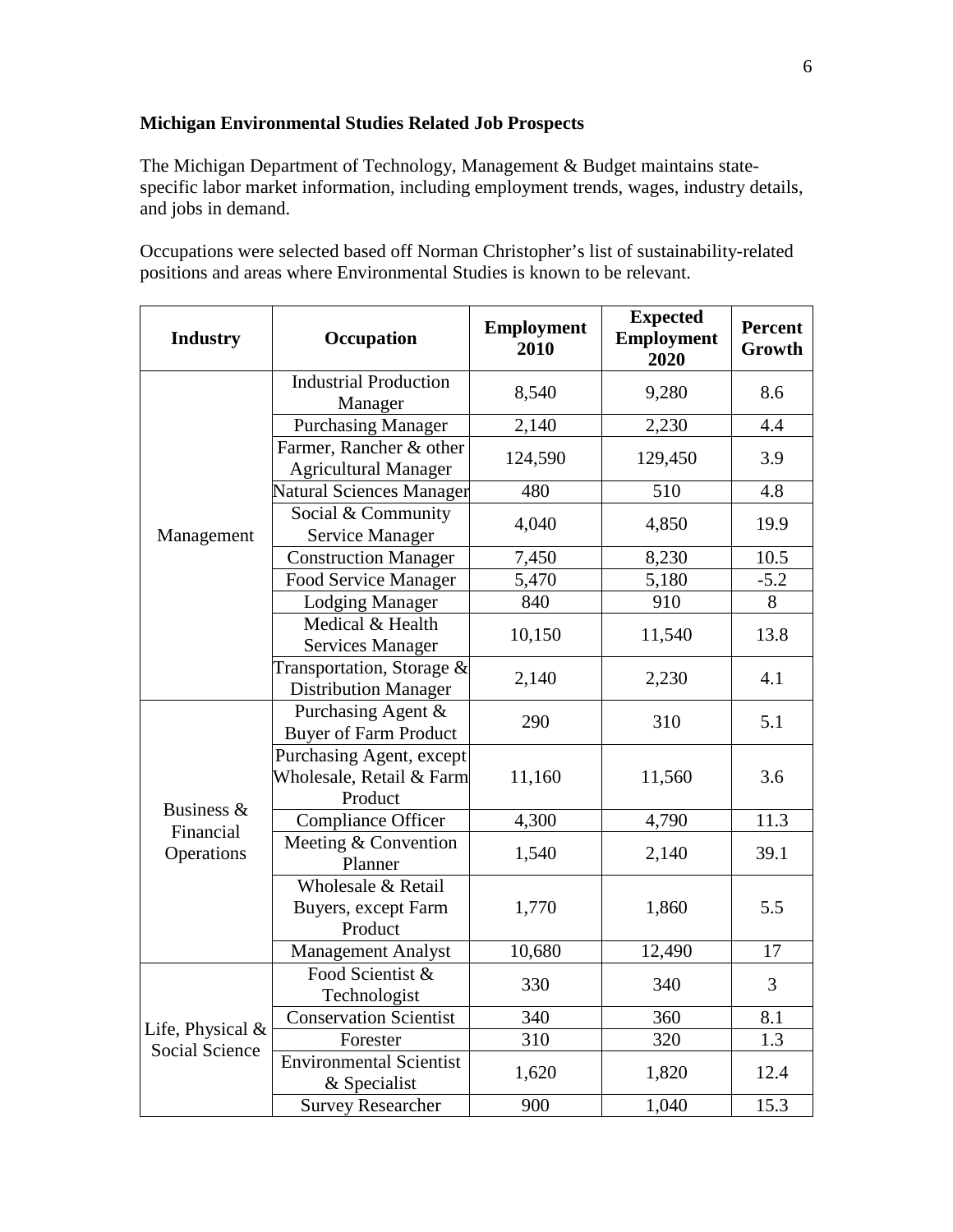|                             | Urban & Regional<br>Planner                        | 920    | 1,020  | 10.5   |
|-----------------------------|----------------------------------------------------|--------|--------|--------|
|                             | Agricultural & Food<br>Science Technician          | 300    | 320    | 5.3    |
|                             | Geological & Petroleum<br>Technician               | 170    | 200    | 16.6   |
|                             | Environmental Science &<br>Protection Technician   | 1,000  | 1,200  | 20.5   |
|                             | Forest & Conservation<br>Technician                | 490    | 510    | 3.3    |
|                             | Life, Physical & Social<br>Science Technician      | 2,470  | 2,760  | 11.7   |
| Healthcare<br>Support       | Veterinary Assistant &<br>Lab Animal Caretaker     | 2,270  | 2,410  | 6.4    |
| Protective                  | Fish & Game Warden                                 | 100    | 100    | 6.3    |
| Service                     | <b>Animal Control Worker</b>                       | 320    | 350    | 9      |
|                             | <b>Animal Trainers</b>                             | 820    | 900    | 10.3   |
|                             | Nonfarm Animal<br>Caretakers                       | 4,770  | 5,990  | 25.7   |
| Personal Care &             | Concierges                                         | 410    | 460    | 12     |
| Service                     | Tour Guides & Escorts                              | 1,010  | 1,160  | 15.4   |
|                             | <b>Travel Guides</b>                               | 180    | 220    | 21.2   |
|                             | <b>Recreation Worker</b>                           | 12,360 | 13,820 | 11.8   |
|                             | First-line<br>Supervisors/Managers:                | 1,080  | 1,110  | 2.4    |
|                             | Farm/Fish/Forest Work                              |        |        |        |
|                             | <b>Agricultural Inspectors</b>                     | 250    | 260    | 2.8    |
|                             | <b>Animal Breeders</b>                             | 170    | 180    | 4.7    |
|                             | Graders & Sorters,<br><b>Agricultural Products</b> | 1,680  | 1,720  | 2.1    |
| Farming, Fish &<br>Forestry | <b>Agricultural Equipment</b><br><b>Operators</b>  | 1,850  | 1,890  | 1.7    |
|                             | Farmworker/Laborer:<br>Crop/Nursery/Greenhouse     | 16,840 | 17,070 | 1.4    |
|                             | Farmworkers, Farm &<br><b>Ranch Animals</b>        | 2,200  | 2,230  | 1.7    |
|                             | <b>Agricultural Workers</b>                        | 430    | 450    | 4.1    |
|                             | Forest & Conservation<br>Workers                   | 60     | 70     | 3.2    |
| Production                  | Power Distributor &<br>Dispatcher                  | 610    | 600    | $-0.5$ |
|                             | Power Plant Operator                               | 1,770  | 1,780  | 0.9    |
|                             | <b>Gas Plant Operator</b>                          | 520    | 510    | $-1.7$ |
|                             | Plant & System Operator                            | 710    | 710    | $-0.7$ |
| Community &                 | Social & Human Service                             | 12,570 | 15,060 | 19.8   |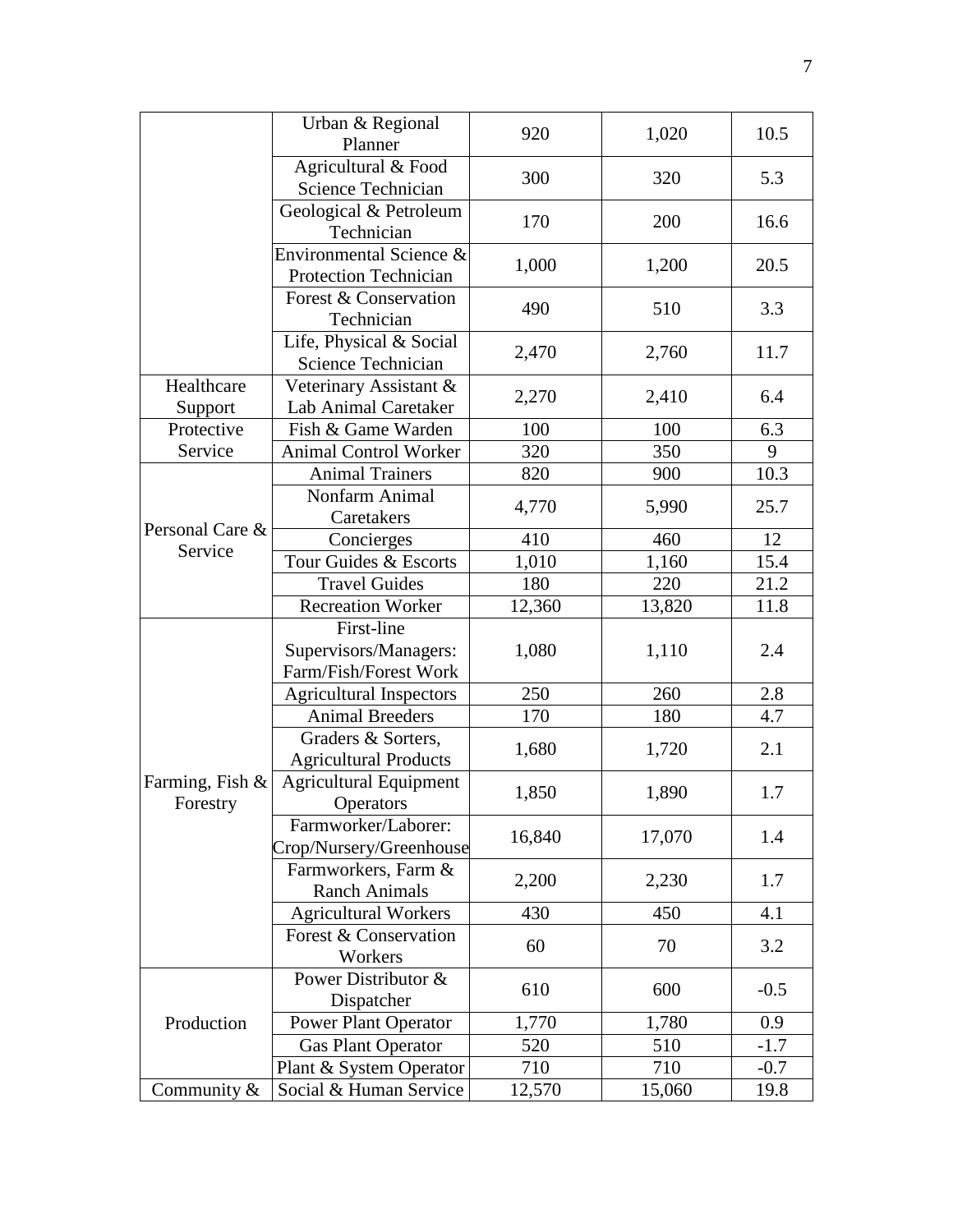| <b>Social Services</b> | Assistant                                |        |        |      |
|------------------------|------------------------------------------|--------|--------|------|
|                        | Community & Social                       | 6,490  | 7,510  | 15.7 |
|                        | Service Specialist                       |        |        |      |
| Legal                  | <b>Legal Support Workers</b>             | 560    | 570    | 0.2  |
|                        | Food Preparation First-Line Supervisor & |        | 26,320 | 7.3  |
| $&$ Serving            | Manager                                  | 24,530 |        |      |
| Arts, Design,          | Commercial & Industrial                  |        |        |      |
| Entertainment,         | Designer                                 | 4,830  | 5,250  | 8.7  |
| Sports & Media         |                                          |        |        |      |

*Source: Michigan Employment Forecasts by Occupational Groups 2010-2020, Michigan Department of Technology, Management & Budget, www.milmi.org/?PAGEID=67&SUBID=201*

Notes:

- Employment totals may not add up due to rounding, confidentiality or suppression.
- Occupations with less than fifty workers were suppressed and omitted from the table.
- Position titles refer to the Standard Occupational Classification (SOC) system used by the Occupational Employment Statistics program.
- Percent change is based on annual average openings including growth and replacement.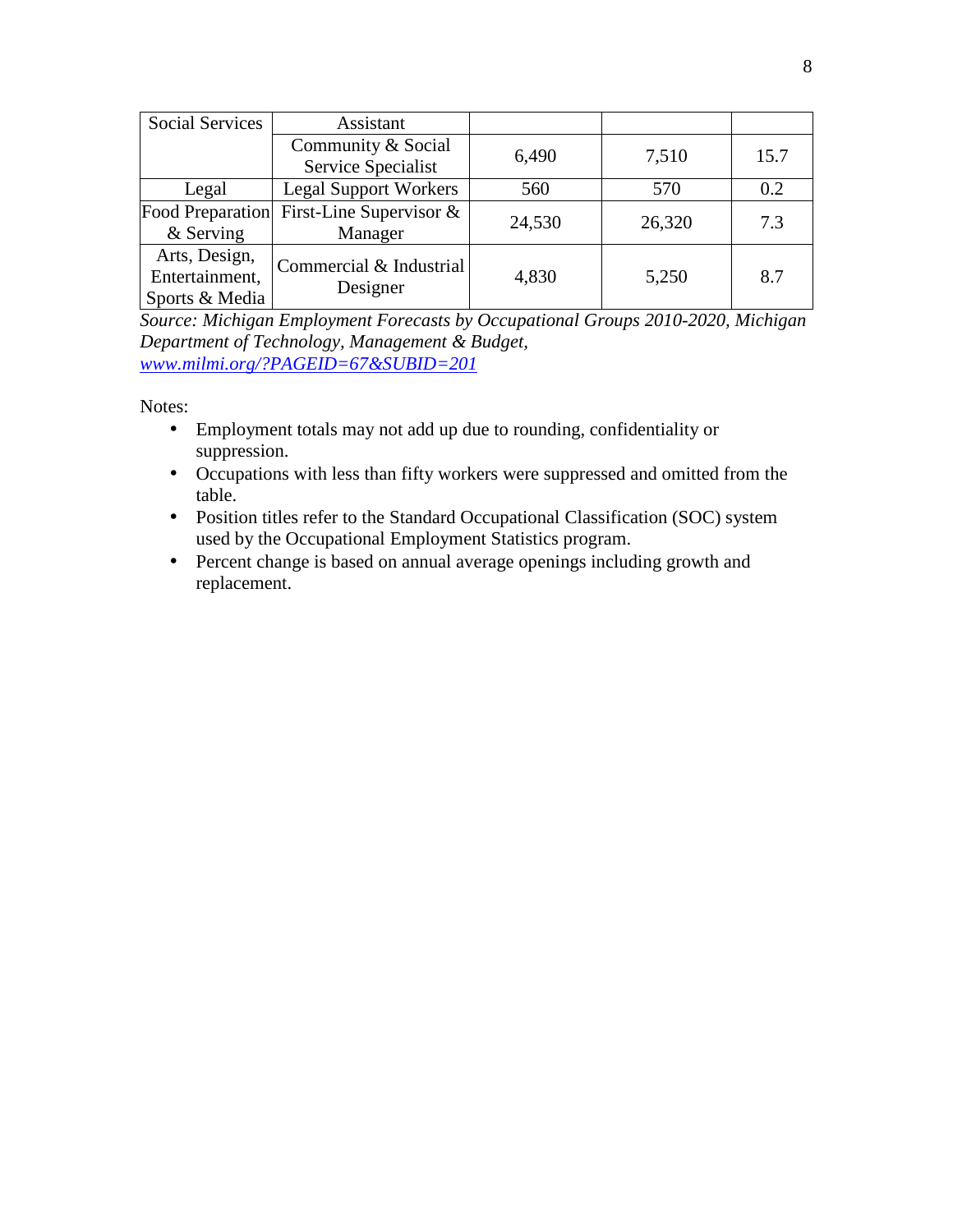## **Grand Rapids area Environmental Studies Related Job Prospects**

The same occupations were assessed for the Grand Rapids area, consisting of Allegan, Kent and Ottawa Counties.

| <b>Industry</b>                       | Occupation                                                      | <b>Employment</b><br>2010 | <b>Expected</b><br><b>Employment</b><br>2020 | <b>Percent</b><br>Growth |
|---------------------------------------|-----------------------------------------------------------------|---------------------------|----------------------------------------------|--------------------------|
|                                       | <b>Industrial Production</b><br>Manager                         | 1,340                     | 1,560                                        | 16.3                     |
|                                       | <b>Purchasing Manager</b>                                       | 320                       | 345                                          | 8.1                      |
|                                       | Farmer, Rancher & other<br><b>Agricultural Manager</b>          | 1,750                     | 1,665                                        | $-4.8$                   |
|                                       | <b>Natural Sciences Manager</b>                                 | 55                        | 60                                           | 10.7                     |
| Management                            | Social & Community<br>Service Manager                           | 440                       | 540                                          | 22.2                     |
|                                       | <b>Construction Manager</b>                                     | 1,410                     | 1,495                                        | 6                        |
|                                       | Food Service Manager                                            | 760                       | 725                                          | $-4.5$                   |
|                                       | <b>Lodging Manager</b>                                          | 90                        | 105                                          | 16.7                     |
|                                       | Medical & Health<br><b>Services Manager</b>                     | 1,085                     | 1,260                                        | 15.9                     |
|                                       | Transportation, Storage &<br><b>Distribution Manager</b>        | 115                       | 115                                          | $\boldsymbol{0}$         |
|                                       | Purchasing Agent &<br><b>Buyer of Farm Product</b>              | 55                        | 55                                           | 3.6                      |
| Business &<br>Financial<br>Operations | Purchasing Agent, except<br>Wholesale, Retail & Farm<br>Product | 1,525                     | 1,675                                        | 9.9                      |
|                                       | Wholesale & Retail<br>Buyer, except Farm<br>Product             | 245                       | 260                                          | 5.7                      |
|                                       | Compliance Officer                                              | 320                       | 375                                          | 17.8                     |
|                                       | Meeting & Convention<br>Planner                                 | 180                       | 260                                          | 43.1                     |
|                                       | <b>Management Analyst</b>                                       | 1,180                     | 1,405                                        | 18.9                     |
|                                       | Food Scientist &<br>Technologist                                | 75                        | 85                                           | 10.4                     |
| Life, Physical $&$<br>Social Science  | <b>Environmental Scientist</b><br>& Specialist                  | 95                        | 110                                          | 15.6                     |
|                                       | <b>Survey Researcher</b>                                        | 85                        | 95                                           | 14.3                     |
|                                       | Urban & Regional<br>Planner                                     | 65                        | 70                                           | 12.7                     |
|                                       | Agricultural & Food<br>Science Technician                       | 70                        | 80                                           | 11.1                     |
|                                       | Environmental Science &<br><b>Protection Technician</b>         | 80                        | 100                                          | 22.2                     |